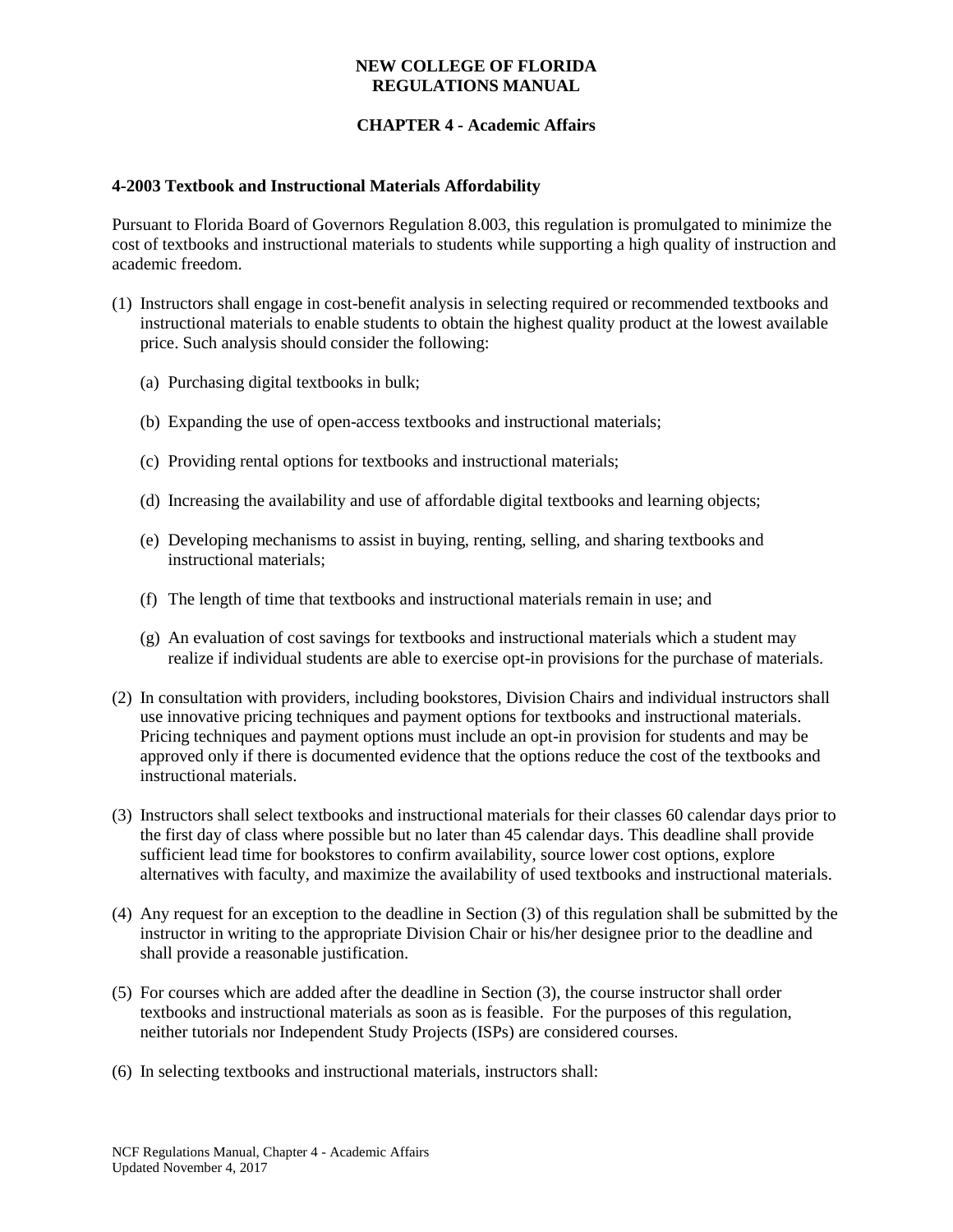# **CHAPTER 4 - Academic Affairs**

- (a) Certify that all instructional items sold as part of a bundled package will be used;
- (b) Determine the extent to which a new edition differs significantly and substantively from earlier versions, and explain the value to the student of changing to the new edition, or the extent to which an open-access textbook or instructional material is available. If a new edition cannot be justified, the course instructor should request the old edition.
- (c) Indicate that no textbooks or instructional materials are required for the course if none are to be ordered.
- (7) A hyperlink to lists of required and recommended textbooks and instructional materials for at least ninety five (95) percent of all courses and course sections offered for the upcoming term shall be posted on the College's website no later than forty five (45) days prior to the first day of classes for each term. Any request for an exception to this deadline shall be submitted in writing to the designated university official prior to the deadline, and shall provide a reasonable justification for an exception. Classes added after the notification deadline are exempt from this notification requirement. The posted list shall include the following information for each required and recommended textbook and instructional materials:
	- (a) The International Standard Book Number (ISBN); or
	- (b) Other identifying information, including:
		- 1. Author(s);
		- 2. Publisher(s);
		- 3. Edition number;
		- 4. Copyright date;
		- 5. Publication date;
		- 6. Other information necessary to identify the specific textbook or instructional material that is required or recommended for each course.
- (8) Where applicable, the College shall consult with school districts to identify practices that impact the cost of dual enrollment textbooks and instructional materials to school districts, including, but not limited to, the length of time that textbooks and instructional materials remain in use.
- (9) The Director of Financial Aid or his/her designee shall publish on the College web site its procedure for the Book Advance program, which makes required and recommended textbooks and instructional materials available to students who otherwise cannot afford the costs prior to receipt of their financial aid distribution. Students eligible for this financial aid are notified as well via their award letter. See NCF Regulation 5-1005 Financial Aid.
- (10) Each semester, the College will examine the cost of required and recommended textbooks and instructional materials by course and course section for all general education courses, identifying any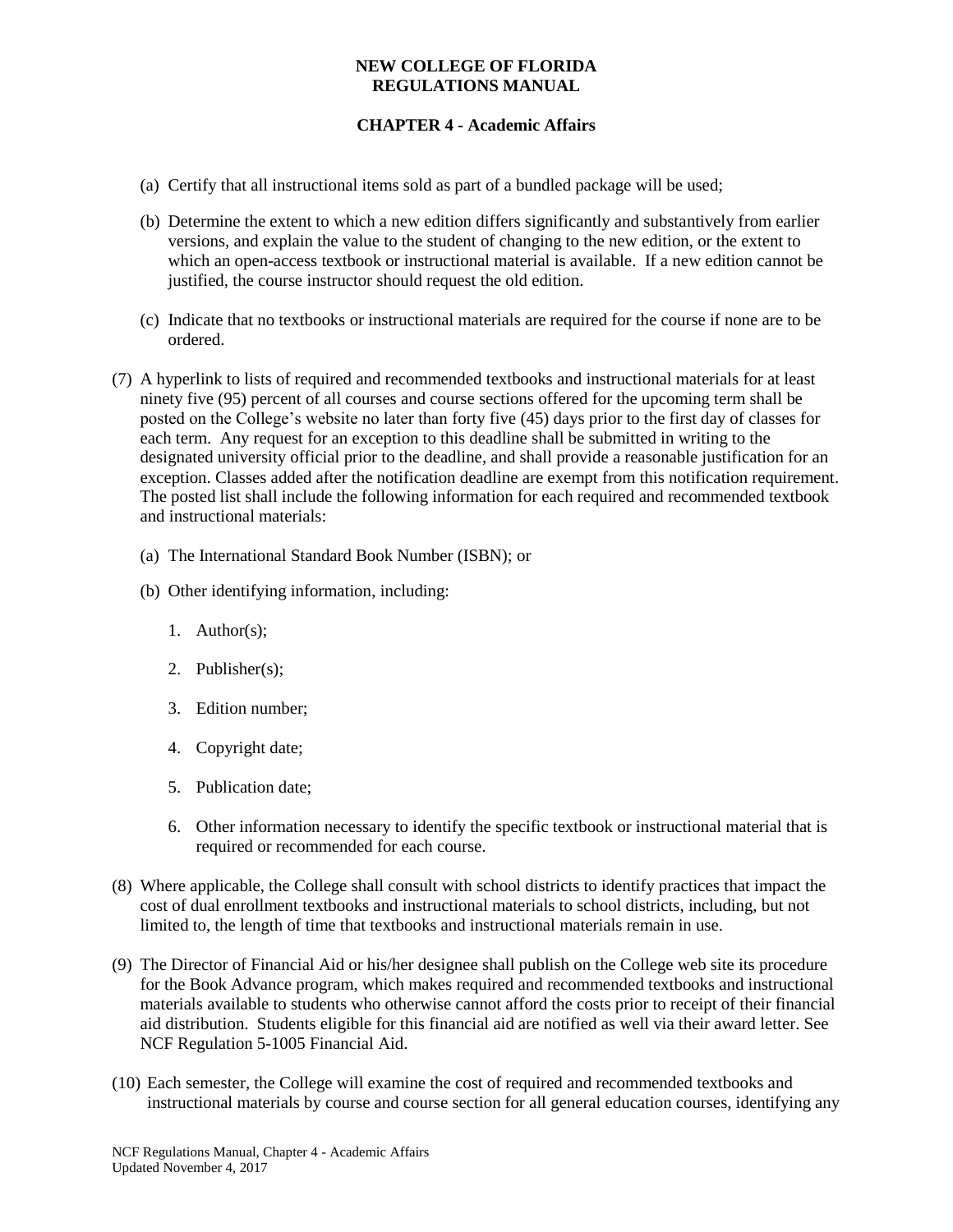## **CHAPTER 4 - Academic Affairs**

variance in the cost among different sections of the same course. This examination will also identify the percentage of textbooks and instructional materials that remain in use for more than one term. A list of courses that have a wide variance in cost among sections, or that have frequent changes in textbook and instructional materials, shall be submitted to the appropriate Department Chair for review.

- (11) No employee of the College may demand or receive any payment, loan, subscription, advance, deposit of money, service, or anything of value, present or promised, in exchange for requiring students to purchase a specific textbook or instructional materials for coursework or instruction, except in the cases listed in Section (12) below.
- (12) An employee may receive, subject to the requirements of the Florida Code of Ethics for Public Officers and Employees and the outside activity and conflict of interest requirements set forth in College regulations, policies and collective bargaining agreements, the following:
	- (a) Sample copies, instructor copies, or instructional materials. These materials may not be sold for any type of compensation if they are specifically marked as free samples not for resale.
	- (b) Royalties or other compensation from sales of textbooks or instructional materials that include the instructor's own writing or work.
	- (c) Honoraria for academic peer review of course materials.
	- (d) Fees associated with activities such as reviewing, critiquing, or preparing support materials for textbooks or instructional materials.
	- (e) Training in the use of course materials and learning technologies.
- (13) By September 30 of each year, the Board of Trustees shall provide a report to the Chancellor of the State University System that details:
	- (a) The selection process for general education courses with a wide cost variance and high enrollment courses;
	- (b) Specific initiatives of the institution designed to reduce the costs of textbooks and instructional materials;
	- (c) Policies implemented regarding the posting of textbook and instructional materials for at least ninety five (95) percent of all courses and course sections forty five (45) days before the first day of classes;
	- (d) The number of courses and course sections that were not able to meet the posting deadline for the previous academic year; and
	- (e) Any additional information determined by the Chancellor.